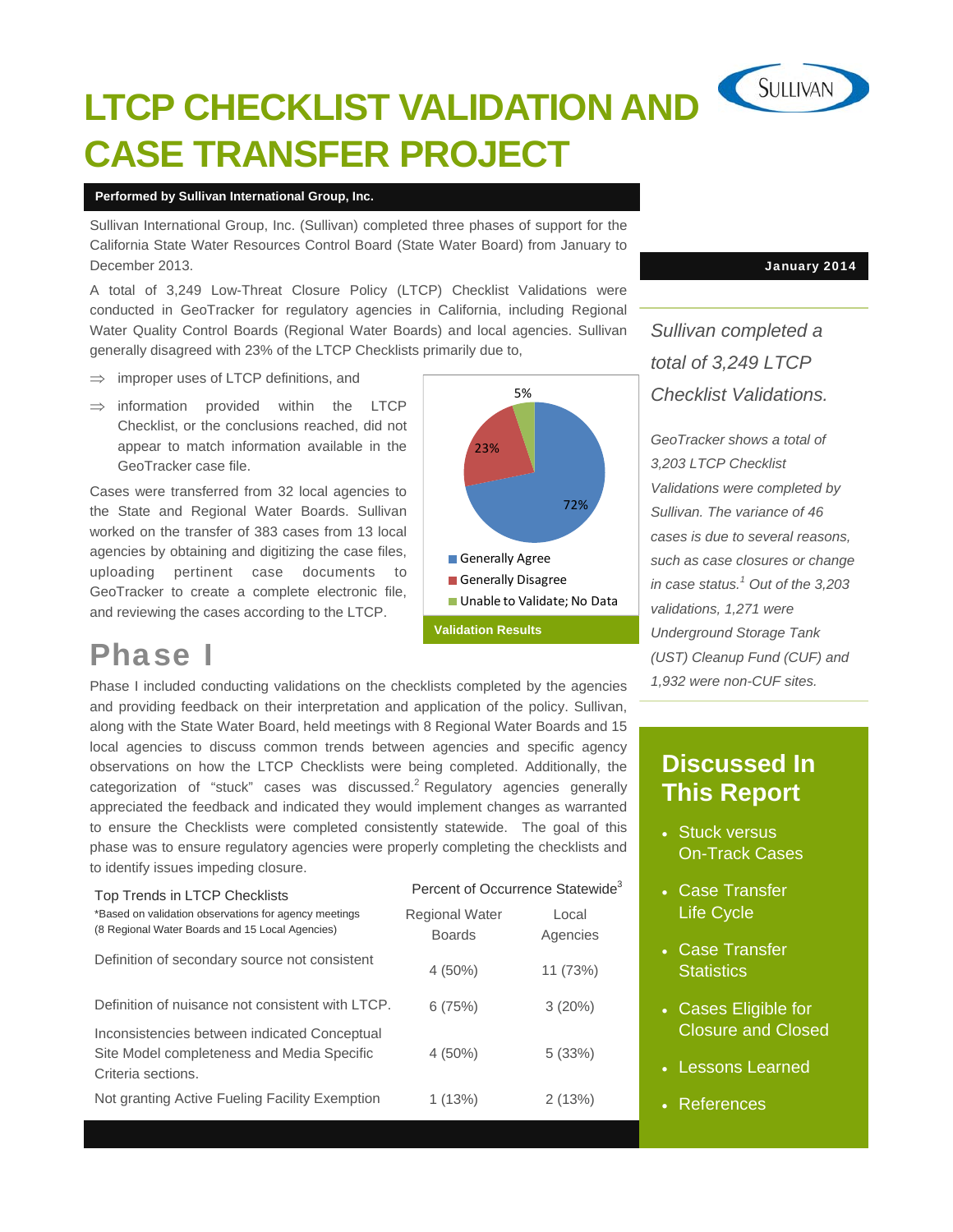# Phase II

Phase II included the completion of the remaining LTCP checklist validations that were completed by agencies after the agency meetings were held (April 2013 through the middle of December 2013 timeframe). The goal of this phase was to continue to ensure LTCP Checklists were completed properly and to provide an assessment of how cases are progressing on the path towards closure. In October 2013, Sullivan changed focus from all open cases to cases not in the CUF because the CUF staff assumed responsibility of validating CUF case LTCP Checklists at that time.

## Stuck verses On-Track

An on-track case is generally defined as a case progressing towards closure in a reasonable timeframe. Categories of stuck cases are identified below and include various technical and administrative impediments.<sup>1</sup>

*The three top reasons cases were identified as stuck:* 

- *1. Apparent Recalcitrant Responsible Party (RP)*
- *2. Limited Agency Oversight*
- 





Note: Cases determined to be stuck were assigned one or more categories as a part of the LTCP validation process.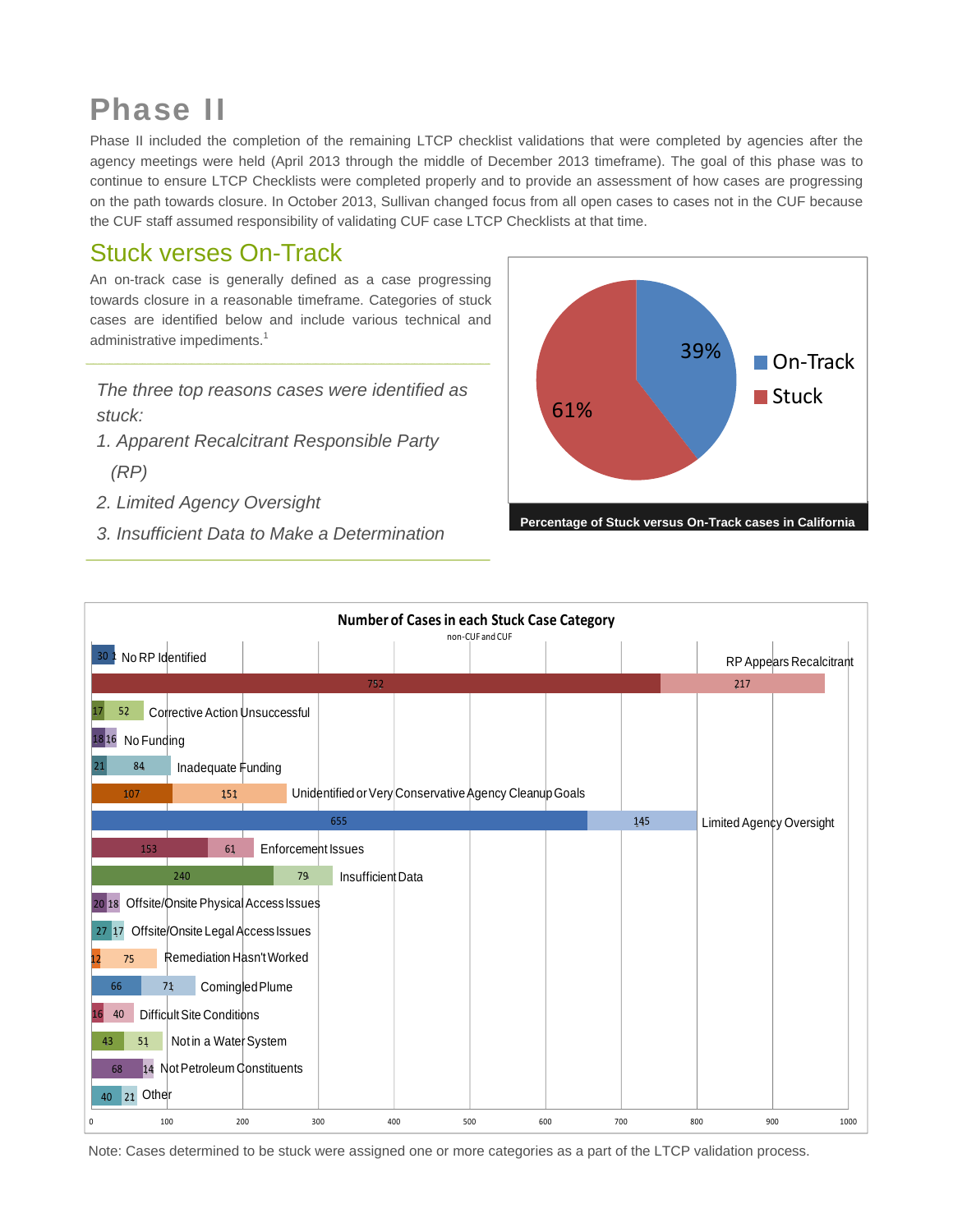# Phase III

As of July 1, 2013, all UST cleanup cases required oversight by a certified local agency or Regional Water Board. Phase III, the Case Transfer Phase, included transferring cases from 13 uncertified local agencies to the State Water Board.

#### Case Transfer Life Cycle

The case transfer process was dynamic in nature due to the variability amongst the local agencies (see case transfer process flow-chart).

| <b>Case Transfer Statistics</b>                  |       |  |
|--------------------------------------------------|-------|--|
| <b>Total Number of Cases</b>                     | 383   |  |
| Number of Cases Uploaded to GeoTracker           | 356   |  |
| Number of Documents Scanned                      | 3,621 |  |
| Number of Documents Uploaded to GeoTracker       | 1,732 |  |
| Number of Case Reviews/LTCP Checklists Completed | 299   |  |
| Number of Checklists Validated                   | 313   |  |
| Path to Closure Plans Completed                  | 163   |  |

Only open UST cleanup cases (active and inactive) were transferred to the State Water Board. These cases included both CUF and non-CUF cases. Sullivan conducted Case File Scanning and GeoTracker Assessment and Document upload stage for both CUF and non-CUF cases but the completion of the case reviews, checklists, validations, and Path to Closure Plans (PTCPs) were conducted only for the non-CUF cases.

Sullivan provided the State Water Board with DVDs of all transferred cases for each individual agency. The DVD included detailed case and document tracking spreadsheet, detailed case review/ LTCP checklist summary forms, and all the scanned case documents. Four agencies elected to scan and send all case files, either in hard copy or electronically, instead of having Sullivan scan the documents.